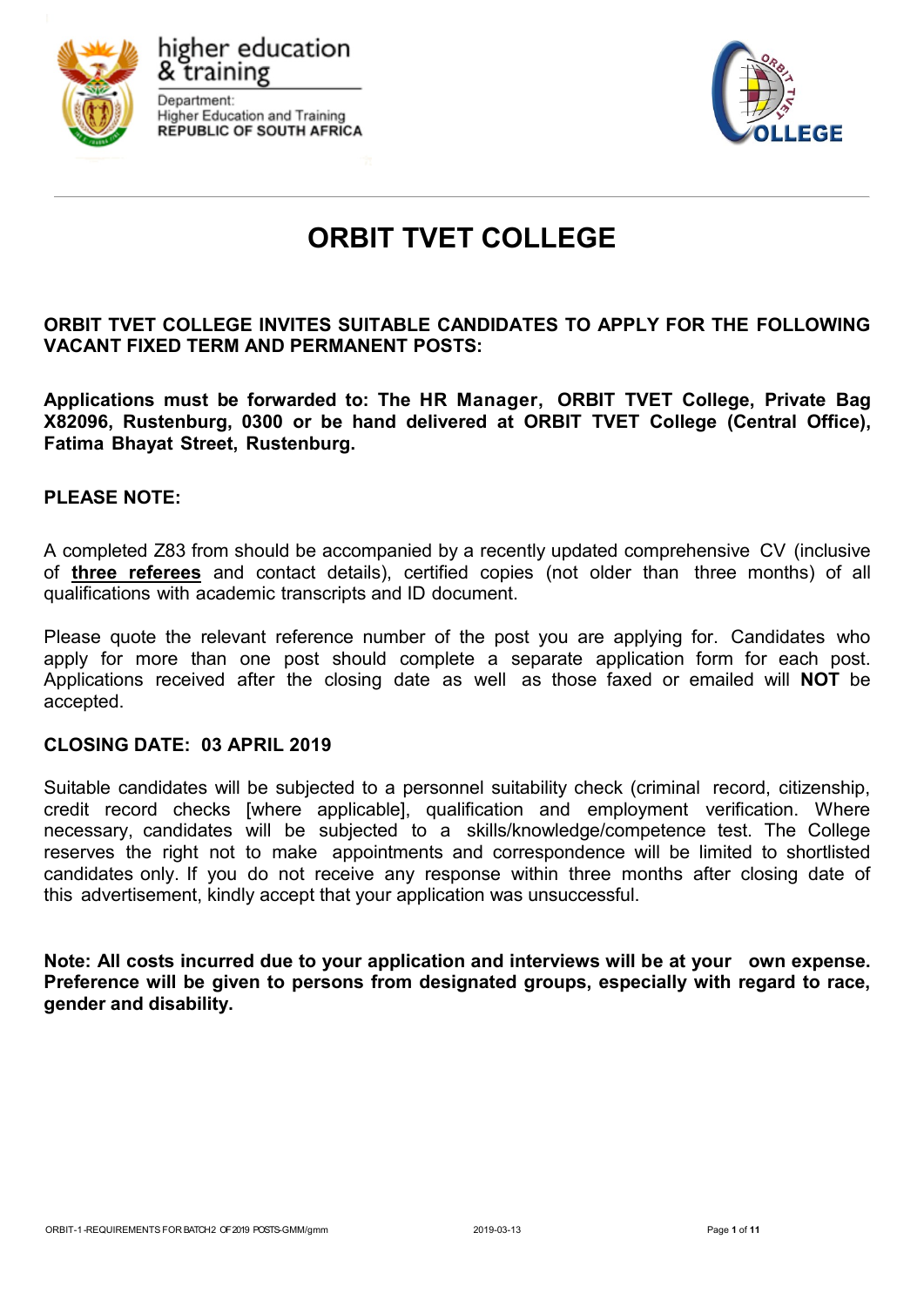# **Post: Academic Programmes Coordinator - Mankwe Campus PL3 (R391 677 per annum plus benefits) Permanent Ref No: ORB25/2019**

## **Requirements and work experience**

● A recognised three (03) year Degree/ National Diploma or equivalent REQV13 qualification relevant to KPAs. Teachers qualification. • At least five (05) years lecturing experience, preferably in a TVET College, with three (03) years on an academic supervisory level. ● Accreditation as an Assessor and Moderator.will be an added advantage ● Extensive knowledge of academic assessment and moderation procedures. ● Sound knowledge of the TVET Colleges landscape. ● Strong planning, organising, monitoring and evaluation skills. • Ability to handle pressure and meet deadlines. ● Strong leadership, communication, negotiation, networking, reporting and problem solving skills. • Ability to manage sub-ordinates performance and provide critical feedback in an objective manner. ● SACE registration. ● Knowledge of public administration, policies and procedures pertinent to human resources management, financial management and education and training. . ● Ability to promote an environment conducive to teaching and learning and to the holistic development of students. ● Advanced computer skills (MS Word, MS Excel and Powerpoint. ● A valid driver's license.

## **Duties and responsibilities**

● Supervise the performance and development of academic staff on campus. ● Oversee the recruitment, registration and induction of students. ● Co-ordinate campus timetabling. ● Manage the processes of planning, control, monitoring and reporting of all Campus examinations, assessments and marking (on and off site).  $\bullet$  Oversee the implementation of best practice in relation to teaching and learning. Monitor and control the duties of Campus HoDs. ● Create an environment that is conducive for teaching and learning.● Monitor programme delivery. ● Quality assure the annual development plans for the Campus academic staff. ● Support and facilitate the placement of students and lecturers in gaining work based experience/exposure and work integrated learning. ● Support the Campus Manager in ensuring effective Campus management and administration. ● Compile and submit reports on the academic performance of the campus.  $\bullet$  Ensure the smooth running of the campus academic matters and submit regular reports to the Campus Manager, Academic board as well as the Vocational Programmes Manager. ● Ensure that students and academic staff receive the necessary academic and social support services.

# **Post: Facilities Manager - Mankwe Campus. SL8 (R299 899 per annum plus benefits) Permanent Ref: ORB26/2019**

# **Requirements, experience and skills**

● An appropriate Degree/National Diploma or equivalent REQV13 qualification specializing in facilities construction/maintenance/management. At least three (03) years' experience in facilities construction/management/maintenance and projects management. Two (02) years supervisory experience ● A valid driver's license. ● A conceptual understanding of all public service legislative frameworks. ●Risk management experience in project management. ● Good report writing, verbal and written communication, outstanding human relation and supervisory skills • Proficiency in analyzing and solving problems related to projects. ● Ability to work with the team and excellence in gathering help needed in developing a working project management plan. Willingness to perform duties outside normal working hours.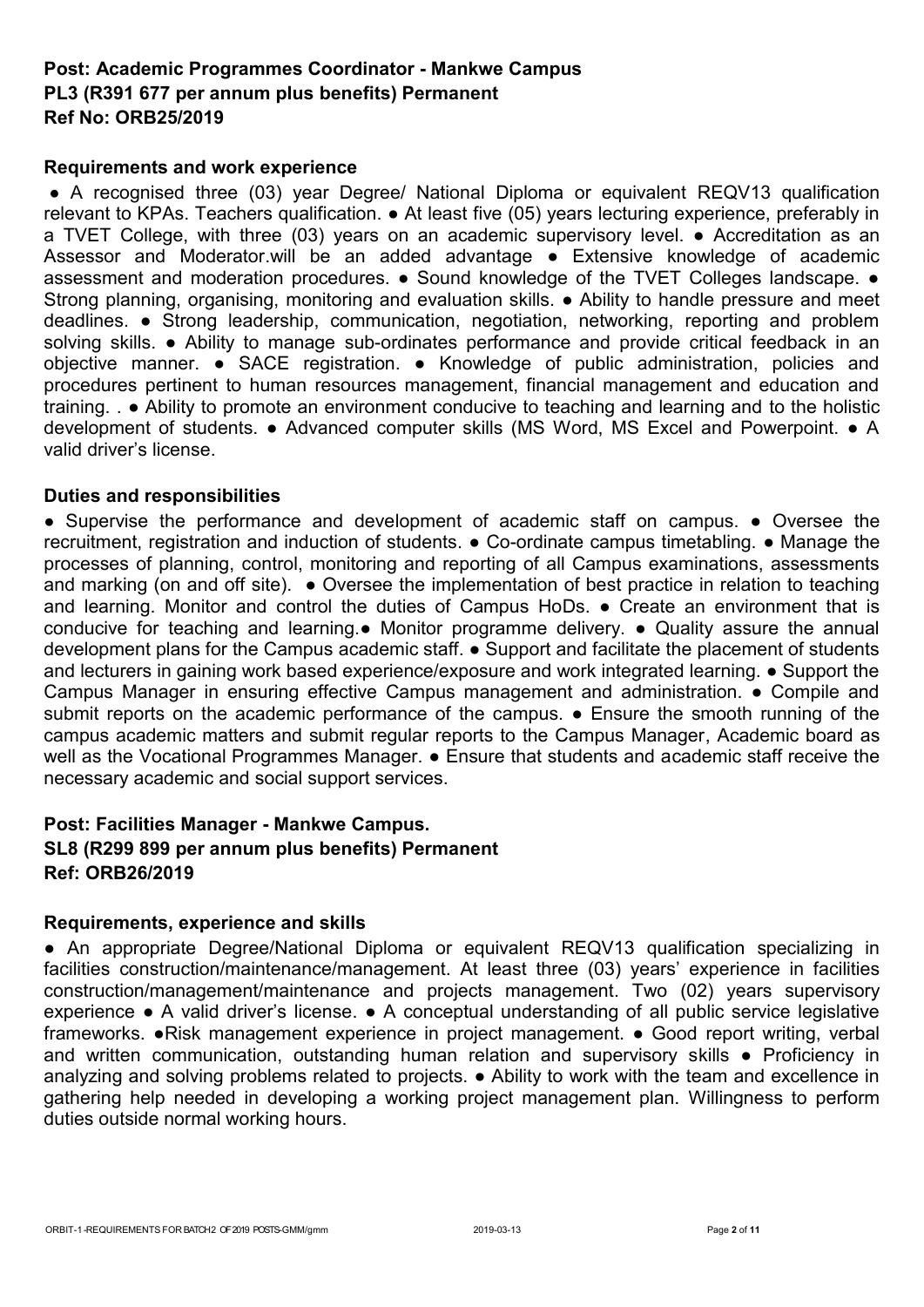# **Duties and Responsibilities**

● Submit maintenance needs (including consumables) to the Campus Manager.● Monthly inspection reports on maintenance needed/completed for campus facilities. ● Compile, in collaboration with the foreman, daily/weekly maintenance and cleaning services of the whole campus. Monitor the quality of maintenance activities. ● Ensure compliance to Occupational Health and Safety regulations. ● Assess need for the use of external service providers for maintenance. ● Ensure compliance to rental contracts with tenants of staff houses ● Negotiate contracts with external stakeholders for the use of college facilities in collaboration with Campus management and ensure that funds are deposited in campus bank account. ● Ensure that gardens, classrooms, offices and simulations, hostels and all other buildings within the campus are properly clean and maintained. ● Ensure landscaping of underdeveloped areas to enhance the campus image in collaboration with Management. • Convene regular meetings with facilities support staff to ensure execution of daily activities. ● Ensure that relevant tools, equipment and machinery are available/maintained to execute daily tasks.● Facilitate, in collaboration with Campus Manager, appropriate training that would enhance job outputs of facilities support staff. • Control daily attendance and leave of facilities and Support staff. • Monitor Security services in line with the SLA/MOU. • Responsible for supervision of different tasks in completing construction/ maintenance projects. ● Responsible for the flow of information from the College level project supervisor (the organizational point where the service/projects is requested) to the team regarding the project in the Department of Higher Education. ● Make the arrangement for projects documentation on the recommendation and specification of the Department and ensure that specifications are met. • Meet the project owner, ensure that appropriate specifications are set, or meet a higher standard. ● Update information on the project management tools. ● Make arrangements for the project completion based on specifications of the project owner. ● Put a proficient team together to achieve the purpose of the work in changing circumstances and fixed circumstances, and in a responsive circumstance using leadership and management expertise. ● Plan, initiate, execute, supervise, and roundup assigned projects.

# **Post: Senior Lecturer Transport & Logistics - Mankwe Campus PL2 (R328 953 per annum plus benefits) Permanent Ref: ORB27/2019**

# **Requirements, experience and skills**

● A recognised Degree/Diploma in Transport & Logistics/Business Management or equivalent qualification REQV13 qualification. A Teachers qualification. ● At least three (03) years lecturing experience, preferably in a TVET College. ● Accreditation as an Assessor and Moderator will be an added advantage. ● Knowledge of academic assessment and moderation procedures. ● Knowledge of the TVET Colleges landscape DHET policies pertinent to teaching and learning. ● Good project and events management skills. Good negotiation, networking, reporting, conflict resolution and problem solving skills. • Ability to manage performance and provide critical feedback in an objective manner. • Good track record of successfully managing and coordinating the implementation of planned goals and working with a range of professional colleagues.● SACE registration. ● Computer literacy. ● A valid drivers' license.

# **Duties and responsibilities:**

• Assist with and supervise recruitment, registration and induction of students. • Facilitate general academic and career development of students. ● Prepare and present lessons in compliance with the College annual academic plan, the Campus time-table and the College's Quality Management system.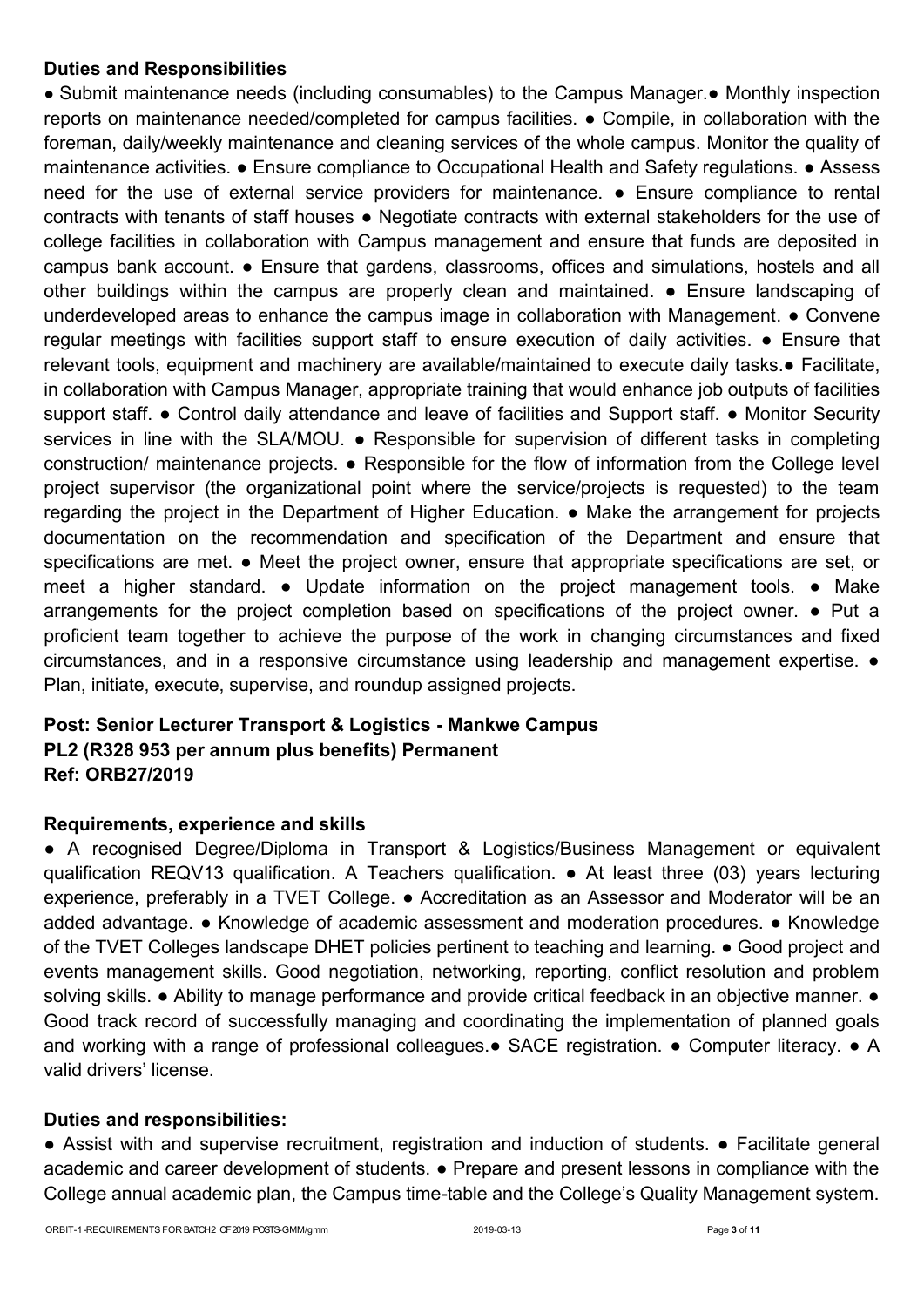● Co-ordinate the procurement of the programme's training needs. ● Provide guidance on the interpretation and implementation of syllabi, curriculum and learning outcomes. ● Implement and monitor all policies that impact on learning delivery including assessments, examination and certification of students within the department. ● Create a conducive classroom environment and ensure efficient classroom management and discipline of students. • Liaise with the Lecturers, Head of Department and Student Support Officers in providing support interventions to students. ● Assess students, capture marks, analyse, interpret, effect appropriate remedial action and maintain the necessary ICASS and ISAT records. ● Facilitate the distribution of textbooks and student packs. Manage and monitor staff and student performance and attendance. Implement strategies to enhance the academic performance of the department. ● Manage and facilitate Students Work Based Experience as well as Lecturesr Work place Integrated Learning. Ensure the smooth running of the department and submit regular reports to the HoD. ● Chair meetings of Lectures and Students within the department.

#### **Post: Senior Lecturer Report 191 Engineering Studies. Rustenburg Campus PL2 (R328 953 per annum plus benefits) Permanent Ref: ORB28/2019**

#### **Requirements, experience and skills**

● A recognised three (03) year Degree/National Diploma in Mechanical Engineering/Electrical or equivalent REQV13 qualification • A Teachers/Artisan qualification. • At least three (03) vears lecturing experience, preferably in a TVET College. ● Accreditation as an Assessor and Moderator will be an added advantage. • Knowledge of academic assessment and moderation procedures. • Knowledge of the TVET Colleges landscape DHET policies pertinent to teaching and learning. ● Good project and events management skills. Good negotiation, networking, reporting, conflict resolution and problem solving skills. ● Ability to manage performance and provide critical feedback in an objective manner. ● Good track record of successfully managing and coordinating the implementation of planned goals and working with a range of professional colleagues.● SACE registration. ● Computer literacy. ● A valid drivers' license.

#### **Duties and responsibilities**:

● Assist with and supervise recruitment, registration and induction of students. ● Facilitate general academic and career development of students. ● Prepare and present lessons in compliance with the College annual academic plan, the Campus time-table and the College's Quality Management system. • Co-ordinate the procurement of the programme's training needs. • Provide guidance on syllabi, curriculum and learning outcomes. ● Implement and monitor all policies that impact on learning delivery including examination and certification of students within the department. ● Create a conducive classroom environment and ensure efficient classroom management and discipline of students. ● Liaise with the Lecturers, Head of Department and Student Support Officers in providing support interventions to students. • Assess students, capture marks, analyse, interpret, effect appropriate remedial action and maintain the necessary ICASS and ISAT records. ● Facilitate the distribution of textbooks and student packs. Manage and monitor staff and student performance and attendance. Implement strategies to enhance the academic performance of the department. ● Manage and facilitate Students Work Based Experience as well as Lecturers Work place Integrated Learning. Ensure the smooth running of the department and submit regular reports to the HoD

• Conduct unit's staff and students meetings.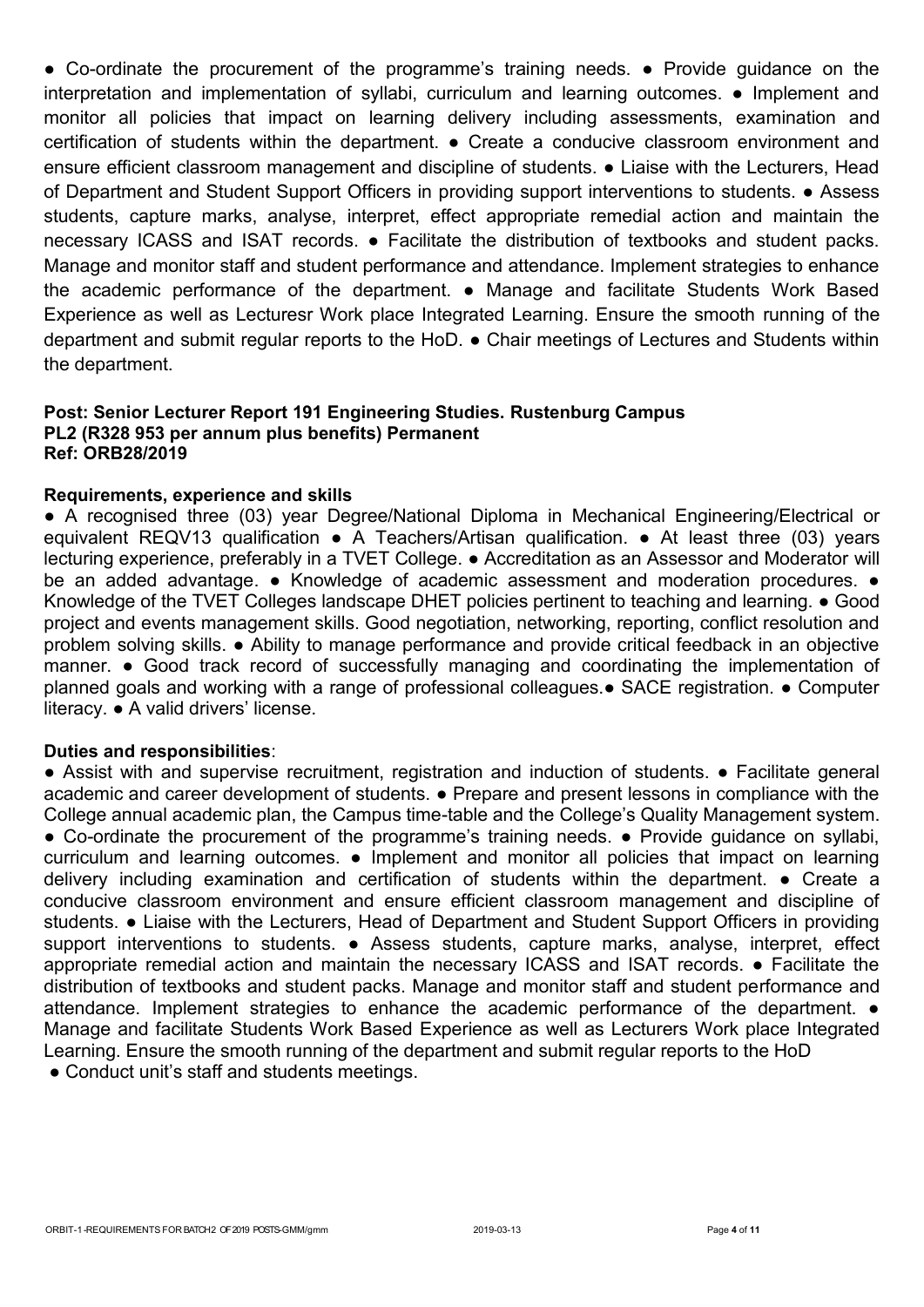# **HoD: Engineering Studies - Rustenburg Campus PL3 (R391 677 per annum plus benefits) Permanent Ref No: ORB29/2019**

# **Requirements, experience and skills**

● A recognised three (03) year Degree/National Diploma in Mechanical/Electrical Engineering or equivalent REQV13 qualification. A Teachers/Artisan qualification. ● At least five (05) years lecturing experience, preferably in a TVET College, with three years at an academic supervisory level. ● Accreditation as an Assessor and Moderator. ● Ability to conduct practical training. ● Extensive knowledge of academic assessment and moderation procedures. ● Sound knowledge of the TVET Colleges landscape, human resources management and labour relations. ● Ability to handle quantitative and qualitative information, analyse it and present it cogently and effectively as a basis for decision-making. • Ability to handle pressure and meet deadlines. • Strong leadership, communication, monitoring and evaluation, negotiation, networking, reporting and problem solving skills. ● Strong events and project management skills. ● Ability to manage performance and provide critical feedback in an objective manner. • Proven track record of successfully managing and coordinating the implementation of planned goals and working with a range of professional colleagues.● SACE registration. ● Advanced computer skills (MS Word, MS Excel and Powerpoint). ● A valid driver's license.

#### **Duties and responsibilities**

● Manage the theoretical and practical on-site teaching and training. ● Prepare departmental training schedule, time table and work load of staff. • Co-ordinate and manage the availability of learning material, equipment and facilities. ● Manage the processes of planning for, control, monitoring and reporting of all examinations, assessments and marking (on and off site). ● Manage and co-ordinate with the administration section regular stock taking of consumable materials and assets of the department. ● Keep abreast of developments in respect of subject knowledge, technology, education and training and contribute to the professional development of subordinates by giving guidance and sharing knowledge, ideas and resources. • Provide guidance on syllabi, curriculum, unit standards, theoretical and practical and learning outcomes. ● Manage and monitor the compilation and maintenance of personal files, academic progress files and any other related administrative documents in accordance with DHET and College policies. ● Monitor and control the work of Senior Lecturers and Lecturers. • Create an environment that is conducive to teaching and learning. • Mentor and coach staff, especially inexperienced staff. • Manage and monitor staff and students attendance. ● Manage and facilitate students work based experience as well as lecturer work place integrated learning. ● Ensure the smooth running of the department and submit regular reports to the Academic Programmes Coordinator, Campus Manager as well as the Vocational Programmes Manager. Chair the department's meetings. ● Ensure that students receive the necessary academic and social support services.

# **Senior Lecturer: Office Administration - Rustenburg Campus PL2 (R328 953 per annum plus benefits) Permanent Ref No: ORB30/2019**

#### **Requirements, experience and skills**

A recognised three (03) year Degree/ National Diploma in Management Assistant/Office Administration with Office Practice, Information Processing and Computer practice subjects or equivalent REQV13 qualification. • A Teachers qualification. • At least three (03) years lecturing experience, preferably in a TVET College. ● Accreditation as an Assessor and Moderator. ● Ability to conduct practical training. ● Extensive knowledge of academic assessment and moderation procedures. ● Sound knowledge of the TVET Colleges landscape DHET policies pertinent to teaching and learning. ● Ability to handle quantitative and qualitative information, analyse and present it cogently and effectively as a basis for decision-making. ● Ability to handle pressure and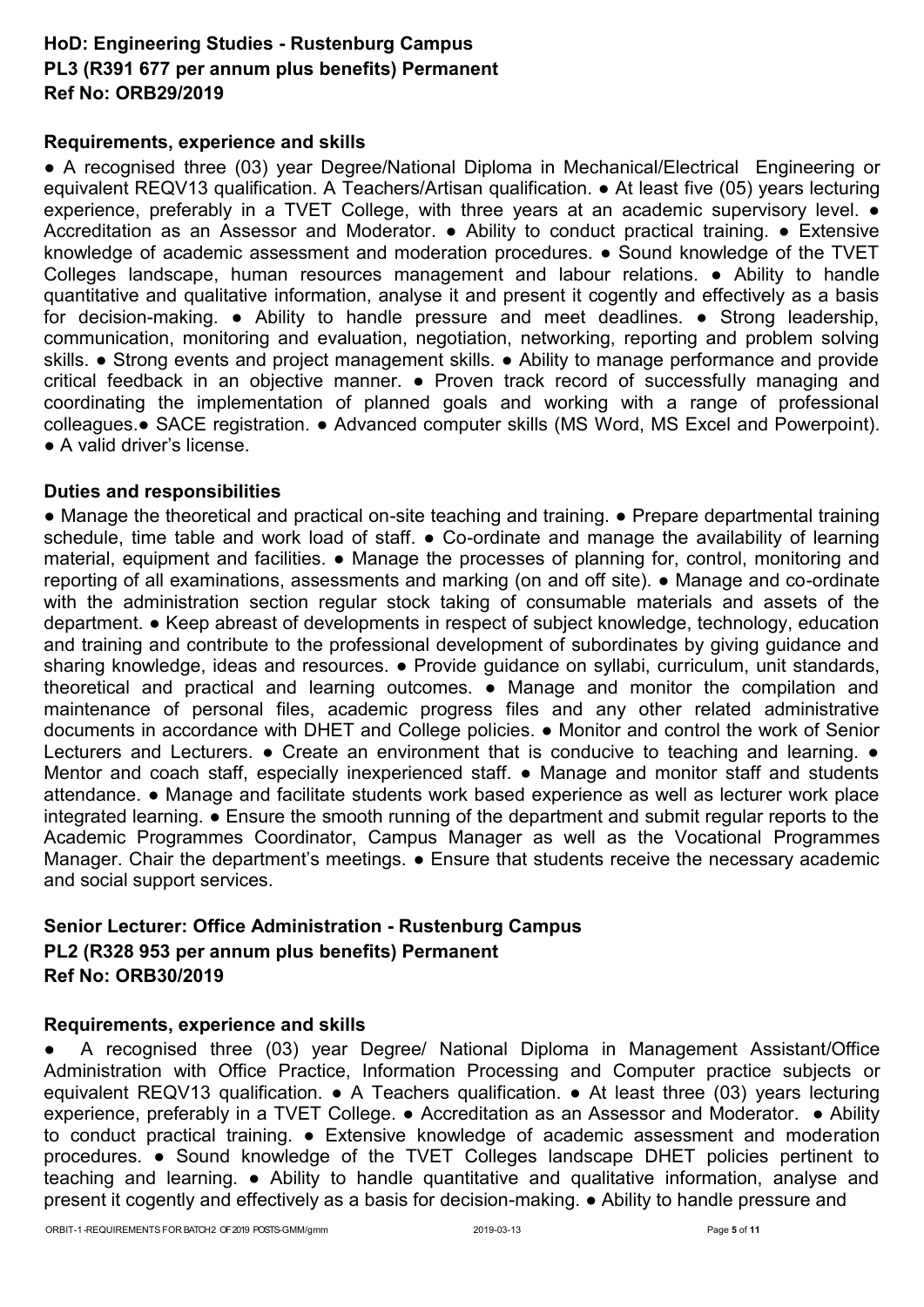meet deadlines. ● Strong leadership, communication, monitoring and evaluation, negotiation, networking, reporting, conflict resolution and problem solving skills. ● Strong events and project management skills. ● Ability to manage performance and provide critical feedback in an objective manner. ● Proven track record of successfully managing and coordinating the implementation of planned goals and working with a range of professional colleagues.● SACE registration. ● Advanced computer skills (MS Word, MS Excel and Powerpoint). ● A valid driver's license.

# **Duties and responsibilities**

● Assist with recruitment, registration and induction of students. ● Facilitate general academic and career development of students. ● Prepare and present lessons in compliance with the College annual academic plan, the Campus time-table and the College's Quality Management system. ● Coordinate the procurement of the programme's training needs. ● Provide guidance on syllabi, curriculum and learning outcomes. ● Implement and monitor all policies that impact on learning delivery including examination and certification of students within the department. ● Create a conducive classroom environment and ensure efficient classroom management and discipline of students. ● Liaise with the Lectures, Head of Department and Student Support Officers in providing support interventions to students. • Assess students, capture marks, analyse, interpret, effect appropriate remedial action and maintain the necessary ICASS and ISAT records. ● Facilitate the distribution of textbooks and student packs. Manage and monitor staff and student attendance. ● Manage and facilitate Students Work Based Experience as well as Lectures work place integrated learning. Ensure the smooth running of the department and submit regular reports to the HoD. ● Conduct unit's staff and students meetings.

# **Post: Lecturer: Boilermaking - Rustenburg Campus PL1 (R198 774 per annum plus benefits) Permanent Ref: ORB31/2019**

## **Requirements, experience and skills**

● A recognised three (03) Degree/National Diploma in Boilermaking or equivalent REQV13 qualification ● A Teachers/Artisan qualification ● Accreditation as an Assessor and Moderator will be an added advantage ● In-depth knowledge of the subject ● Excellent communication in English (written and verbal), organising, planning and administration skills. Ability to plan and deliver lessons ● Monitor students' performance and provide critical feedback in an objective and professional manner. ● Ability to relate to students in a professional manner and to promote a conducive teaching and learning environment • SACE registration • Computer literacy. • A valid drivers' license will be an added advantage.

## **Duties and responsibilities:**

● Assist with recruitment, registration and induction of students ● Facilitate general academic and career development of students ● Prepare lesson plans and lecture students in compliance with the College Annual Academic Plan, the Campus time- table and the College Quality Management System • Assess students, maintain assessment records and capture marks electronically in compliance with the College's policies and procedures. Create a conducive classroom environment and ensure efficient classroom management and discipline of students • Report to the Senior Lecturer and liaise with the Student Support Officers in providing support interventions to students  $\bullet$ Distribute textbooks and student packs to students and maintain the necessary records ● Manage and monitor student attendance • Invigilate internal and external examinations • Participate in student extra- curricular activities and promote the holistic development of students.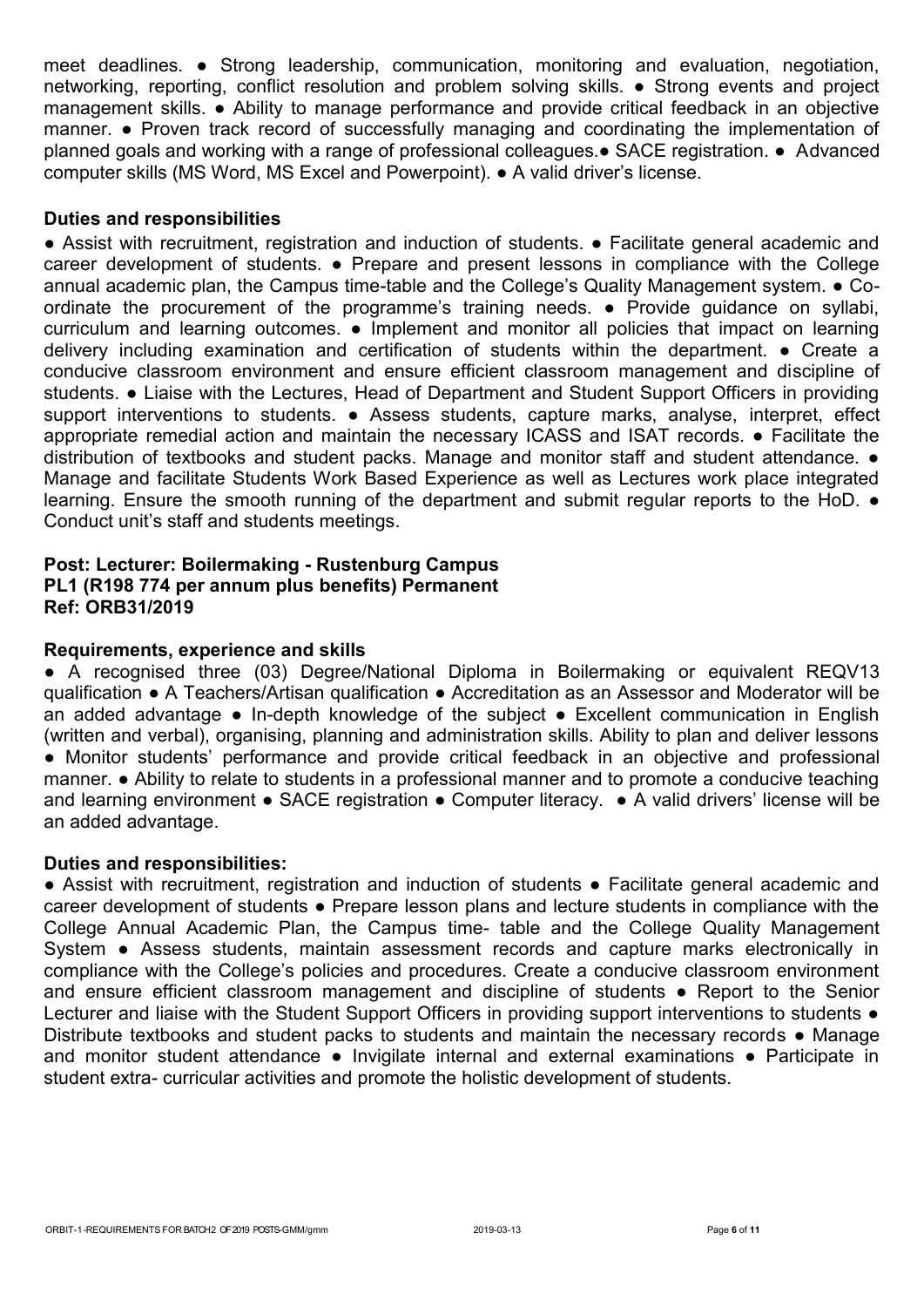# **Post: Lecturer: Mechanical Engineering - Rustenburg Campus PL1 (R198 774 per annum plus benefits) Permanent Ref no: ORB32/2019**

# **Requirements, experience and skills**

• A recognised three (03) Degree/Diploma in Mechanical Engineering or equivalent REQV13 qualification ● A Teachers/Artisan qualification ● Accreditation as an Assessor and Moderator will be an added advantage ● In-depth knowledge of the subject ● Excellent communication in English (written and verbal), organising, planning and administration skills. Ability to plan and deliver lessons ● Monitor students' performance and provide critical feedback in an objective and professional manner. ● Ability to relate to students in a professional manner and to promote a conducive teaching and learning environment • SACE registration • Computer literacy. • Valid drivers' license will be an added advantage..

#### **Duties and responsibilities**

● Assist with recruitment, registration and induction of students ● Facilitate general academic and career development of students ● Prepare lesson plans and lecture students in compliance with the College Annual Academic Plan, the Campus time- table and the College Quality Management System • Assess students, maintain assessment records and capture marks electronically in compliance with the College's policies and procedures. Create a conducive classroom environment and ensure efficient classroom management and discipline of students • Report to the Senior Lecturer and liaise with the Student Support Officers in providing support interventions to students  $\bullet$ Distribute textbooks and student packs to students and maintain the necessary records ● Manage and monitor student attendance • Invigilate internal and external examinations • Participate in student extra- curricular activities and promote the holistic development of students

# **Post: Lecturer: Office Administration - Rustenburg Campus PL1 (R198 774 per annum plus benefits) Permanent Ref no: ORB33/2019**

#### **Requirements, experience and skills**

● A recognised three (03) Degree/National Diploma or equivalent REQV13 qualification in Management Assistant/Office Administration with Office Practice, Information Processing and Computer practice subjects ● A Teachers qualification ● Accreditation as an Assessor and Moderator will be an added advantage ● In-depth knowledge of the subject ● Excellent communication in English (written and verbal), organising, planning and administration skills. Ability to plan and deliver lessons • Monitor students' performance and provide critical feedback in an objective and professional manner. ● Ability to relate to students in a professional manner and to promote a conducive teaching and learning environment ● SACE registration ● Computer literacy. ● A valid drivers' license will be advantage..

#### **Duties and responsibilities**

Assist with recruitment, registration and induction of students • Facilitate general academic and career development of students ● Prepare lesson plans and lecture students in compliance with the College Annual Academic Plan, the Campus time- table and the College Quality Management System • Assess students, maintain assessment records and capture marks electronically in compliance with the College's policies and procedures. Create a conducive classroom environment and ensure efficient classroom management and discipline of students • Report to the Senior Lecturer and liaise with the Student Support Officers in providing support interventions to students  $\bullet$ Distribute textbooks and student packs to students and maintain the necessary records ● Manage and monitor student attendance • Invigilate internal and external examinations • Participate in student extra- curricular activities and promote the holistic development of students.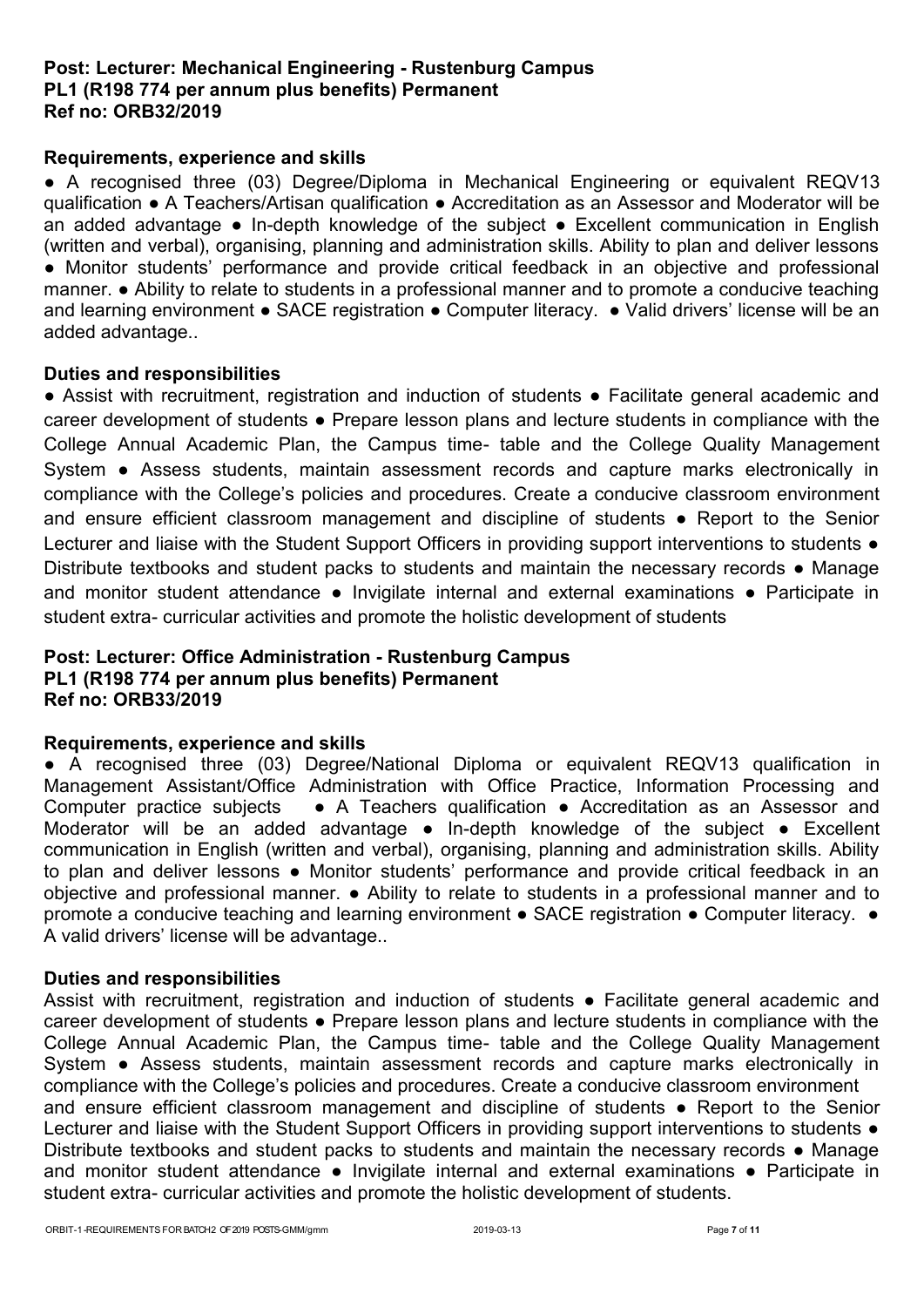# **Post: Lecturer: English - Rustenburg Campus PL1 (R198 774 per annum plus benefits) Permanent Ref no: ORB34/2019**

# **Requirements, experience and skills**

• A recognised three (03) Degree/National Diploma or equivalent REQV13 qualification English as a major subject ● A Teachers qualification ● Accreditation as an Assessor and Moderator will be an added advantage ● In-depth knowledge of the subject ● Excellent communication in English (written and verbal), organising, planning and administration skills. • Ability to plan and deliver lessons • Monitor students' performance and provide critical feedback in an objective and professional manner. ● Ability to relate to students in a professional manner and to promote a conducive teaching and learning environment ● SACE registration ● Computer literacy. ● A Valid drivers' license will be added advantage.

#### **Duties and responsibilities**

Assist with recruitment, registration and induction of students • Facilitate general academic and career development of students ● Prepare lesson plans and lecture students in compliance with the College Annual Academic Plan, the Campus time- table and the College Quality Management System • Assess students, maintain assessment records and capture marks electronically in compliance with the College's policies and procedures. Create a conducive classroom environment and ensure efficient classroom management and discipline of students • Report to the Senior Lecturer and liaise with the Student Support Officers in providing support interventions to students  $\bullet$ Distribute textbooks and student packs to students and maintain the necessary records ● Manage and monitor student attendance  $\bullet$  Invigilate internal and external examinations  $\bullet$  Participate in student extra- curricular activities and promote the holistic development of students

# **Post: Manager: Centre of Specialisation – Central Office**

# **Salary: SL9 (R356 889 per annum plus 37% in lieu of benefits) 03 Years Fixed Term Contract Ref no: ORB35/2019**

#### **Requirements, experience and skills**

An appropriate three (03) Degree/National Diploma or equivalent REQV13 qualification in Diesel/Electrical trades coupled which at least Five (05) years project management experience and three (03) years' supervisory experience. Candidates that have experience in managing large projects, portfolios of projects and/or programmes in the private or public sector will have an added advantage, as well as a candidate that is registered as a Project Manager or Professional Project Manager with Project Management South Africa or other related bodies. Good knowledge of the TVET framework will also be an added advantage. Candidates must be proficient in English. A valid driver's license.

This is a middle management position in a core functional area that requires a dynamic individual with proven strategic management, leadership and people management capabilities. The candidate must be a strong communicator with the ability to interact with a wide range of stakeholders. Further skills requirements relates to technical proficiency, monitoring and evaluation, problem solving and analysis, report writing, preparing presentations, marketing and communication, knowledge management, quality management, budgeting and financial management, human resource management, change management and negotiation. The incumbent must be client orientated, customer focused and be able to perform in a team environment. Good computer skills and a valid driver's license are requirements. Candidates must be willing to travel, work irregular hours and be committed to meet deadlines within tight time-frames.

# **Duties and responsibilities**:

Responsible for ensuring the smooth running of the Diesel and Electrical Centre of Specilisation trades within the College. Effectively monitor, evaluate and report on the achievements, challenges,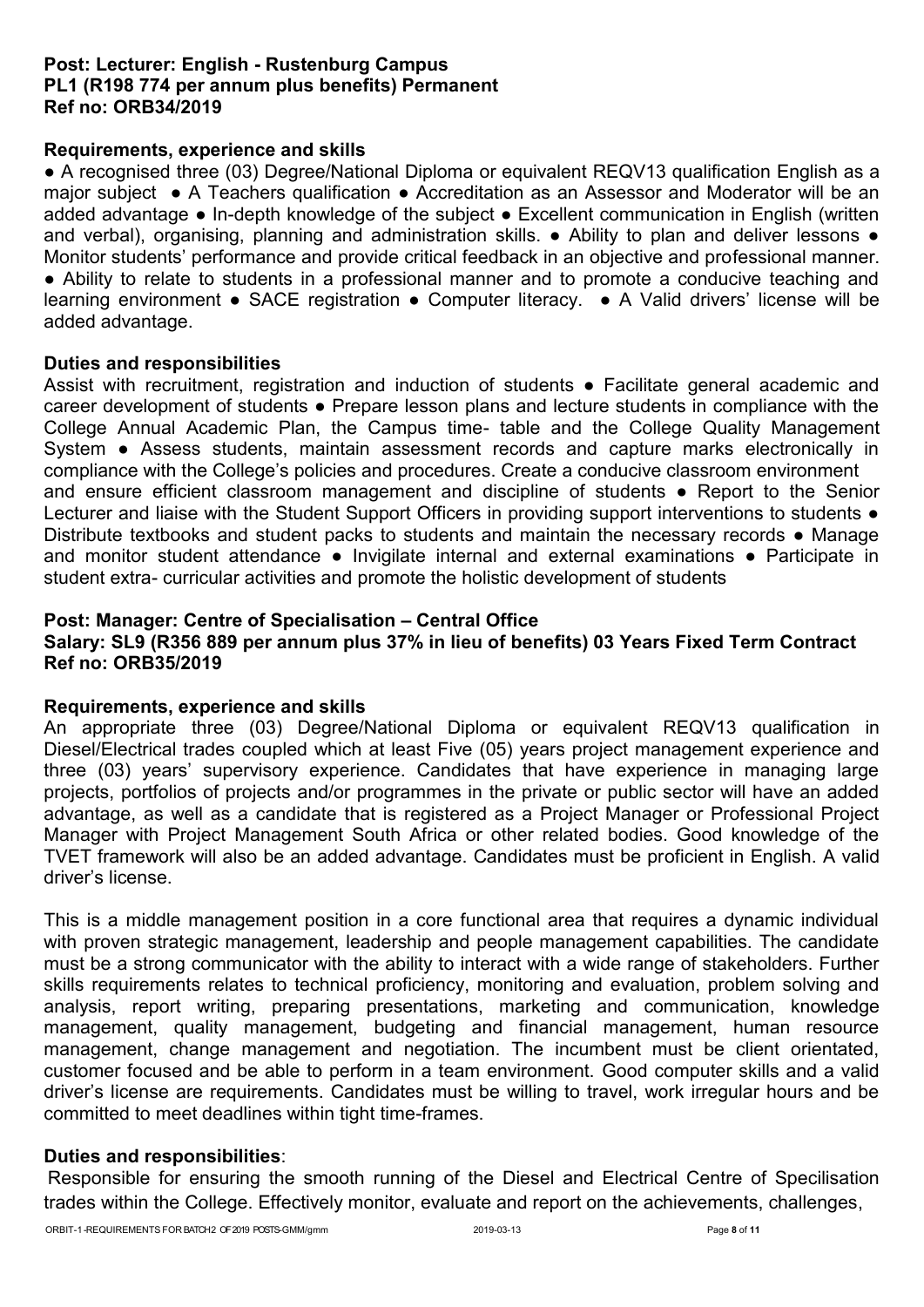management, operational performance and procurement of Diesel and Electrical COS trades. Responsible for performing expense verification and performance information verification related to the project. Responsible for coordinating physical verification (learners, infrastructure, assets etc.) across the different project sites for the projects within project portfolio; Ensure that all documents and information related to projects and programmes in portfolio are submitted for knowledge management purposes; Manage stakeholders for portfolio of projects; Actively participate in both regional and national structures and platforms that are relevant for effective skills development implementation; Manage staff under his / her supervision; Provide feedback and strategic advice regarding Centre of Specialisation activities to the College management. Participate as an active member of the College management board. Effectively implement the project management framework for Centre of Specialisation Diesel and Electrical trades.

# **Post: Labour Relations Practitioner - Central Office SL7 (R242 475 per annum plus benefits) Permanent Ref: ORB36/2019**

# **Requirements, experience and skills**

A recognized three (03) Degree/National Diploma in Labour Relations or equivalent REQV13 qualification. Two years relevant experience in labour relations field. Thourough knowledge of TVET landscape, legislation, public service human resources policies and procedure, labour relations, collective agreements, conduct management,dispute resolutions and conflict management techniques. Computer literacy including microsoft word,excel and powerpoint.Good presentation and facilitation skills. PERSAL and BMS systems. A valid driver's license. Good report writing, project and time management, presentation, interpersonal, strong administrative, analytical, problem solving, supervisory and customer/Client care skills. Proactive and have the ability to work independently as well in a team.

# **Duties and Responsibilities**

Advise management on the promotion of sound labor relations. Promote constructive employee relations consistent with broad objectives. Lease with union representatives on labour and other related issues. Deal with disputes, grievance, complaints and disciplinary cases and ensure compliance within prescribed time frames. Give constant feedback to management at all levels with regard to labour relations.Conduct training on labour relations and employee code of conduct. Maintain records and submit reports on all labour relations matters. Capturing of Labour Relations Matters on PERSAL and BMS systems.

# **Post: HR Administrator/Assistant - Central Office SL7 (R242 475 per annum plus benefits) Permanent Ref: ORB37/2019**

# **Requirements, experience and skills**

A recognised three (03) Degree/National Diploma in Human Resource Management/Public Administration or equivalent REQV13 qualification. Three (03) years relevant experience in HR field within the Public, TVET or Higher Education Sector. Computer literacy. PERSAL and BMS system. Knowledge of TVET Sector or Higher Education Human Resource Legislative Frameworks and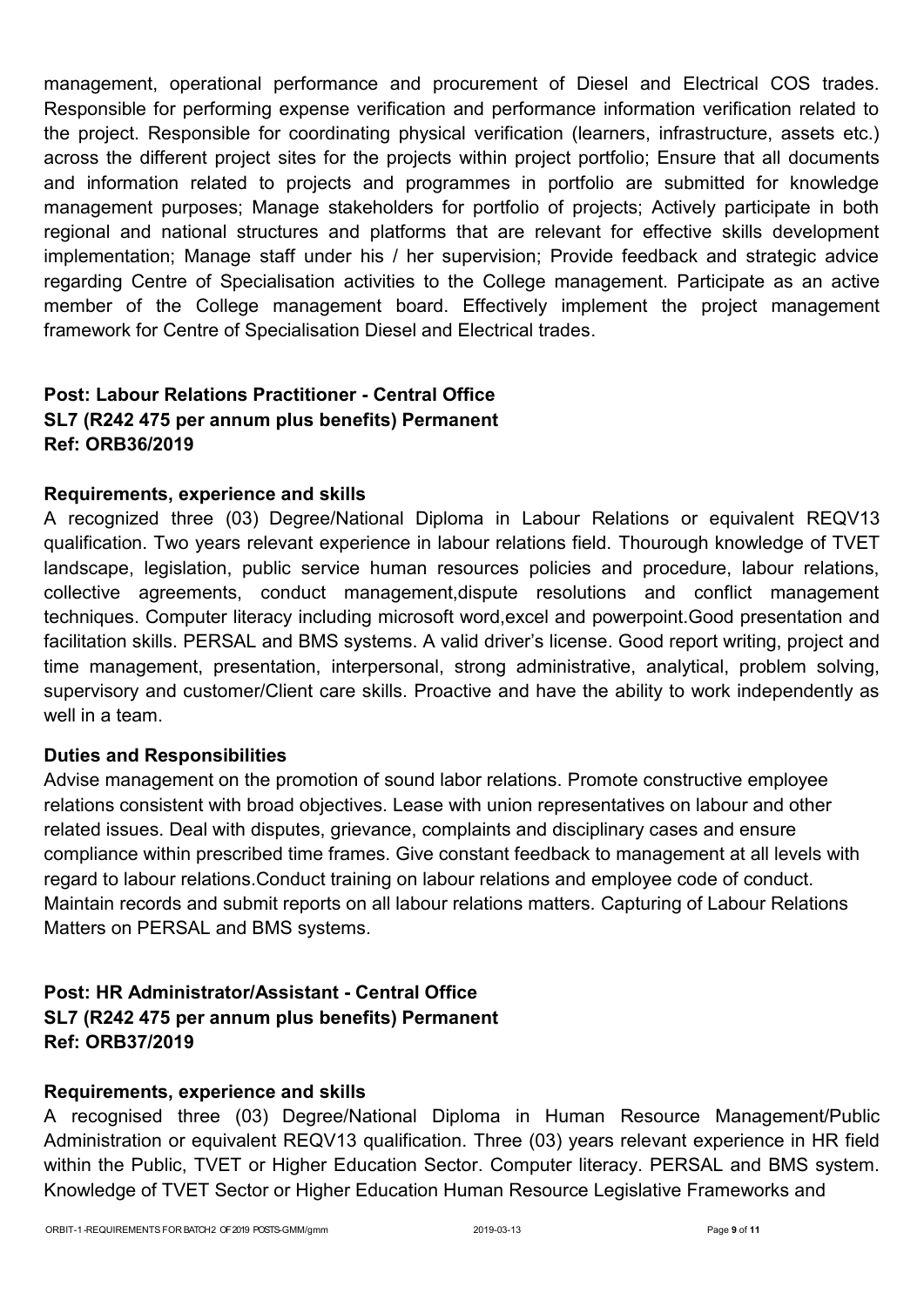Administration procedures. Knowledge of Basic Conditions of Employment Act. Good report writing, project, time management, presentation, written and verbal communication, interpersonal, strong administrative, analytical, problem solving, supervisory and customer/Client care skills. Proactive and have the ability to work independently as well as in a team. A valid driver's license.

# **Duties and Responsibilities**

● Recruitment and Selection administration. ● Co-ordinate leave and attendance administration. ● Co-ordinate processing of terminations. ● Provide administrative support to the HR Administration Practitioner, Labour Relations Officer and Human Resource Development Practitioner. ● Address leave queries of College staff members. ● Co-ordinate HR submissions to the HR Manager and Head office. ● Ensure that all eligible staff members complete pension fund forms and oversee submissions to Head office for processing. • Ensure effective and efficient staff benefits administration. ● Co-ordinate the College wellness programme.

# **Post: Lecturer Mathematics - Brits Campus Salary PL1 (R198 774 per annum plus benefits) Permanent Ref no: ORB38/2019**

## **Requirements, experience and skills**

• A recognised three (03) Degree/National Diploma or equivalent REQV13 qualification Mathematics as a major ● A Teachers qualification ● Accreditation as an Assessor and Moderator will be an added advantage ● In-depth knowledge of the subject ● Excellent communication in English (written and verbal), organising, planning and administration skills. Ability to plan and deliver lessons • Monitor students' performance and provide critical feedback in an objective and professional manner.  $\bullet$ Ability to relate to students in a professional manner and to promote a conducive teaching and learning environment ● SACE registration ● Computer literacy. ● A valid drivers' license will be an added advantage.

#### **Duties and responsibilities**:

Assist with recruitment, registration and induction of students • Facilitate general academic and career development of students ● Prepare lesson plans and lecture students in compliance with the College Annual Academic Plan, the Campus time- table and the College Quality Management System • Assess students, maintain assessment records and capture marks electronically in compliance with the College's policies and procedures. Create a conducive classroom environment

and ensure efficient classroom management and discipline of students • Report to the Senior Lecturer and liaise with the Student Support Officers in providing support interventions to students  $\bullet$ Distribute textbooks and student packs to students and maintain the necessary records ● Manage and monitor student attendance · Invigilate internal and external examinations · Participate in student extra- curricular activities and promote the holistic development of students

#### **Post: Lecturer Electrical Engineering - Rustenburg Campus PL1 (R198 774 per annum plus benefits) Permanent Ref No: ORB39/2019**

#### **Requirements, experience and skills**

A recognised three (03) Degree/National Diploma or equivalent REQV13 qualification in Electrical Engineering ● A Teachers/Artisan qualification ● Accreditation as an Assessor and Moderator will be an added advantage ● In-depth knowledge of the subject ● Excellent communication in English (written and verbal), organising, planning and administration skills. Ability to plan and deliver lessons